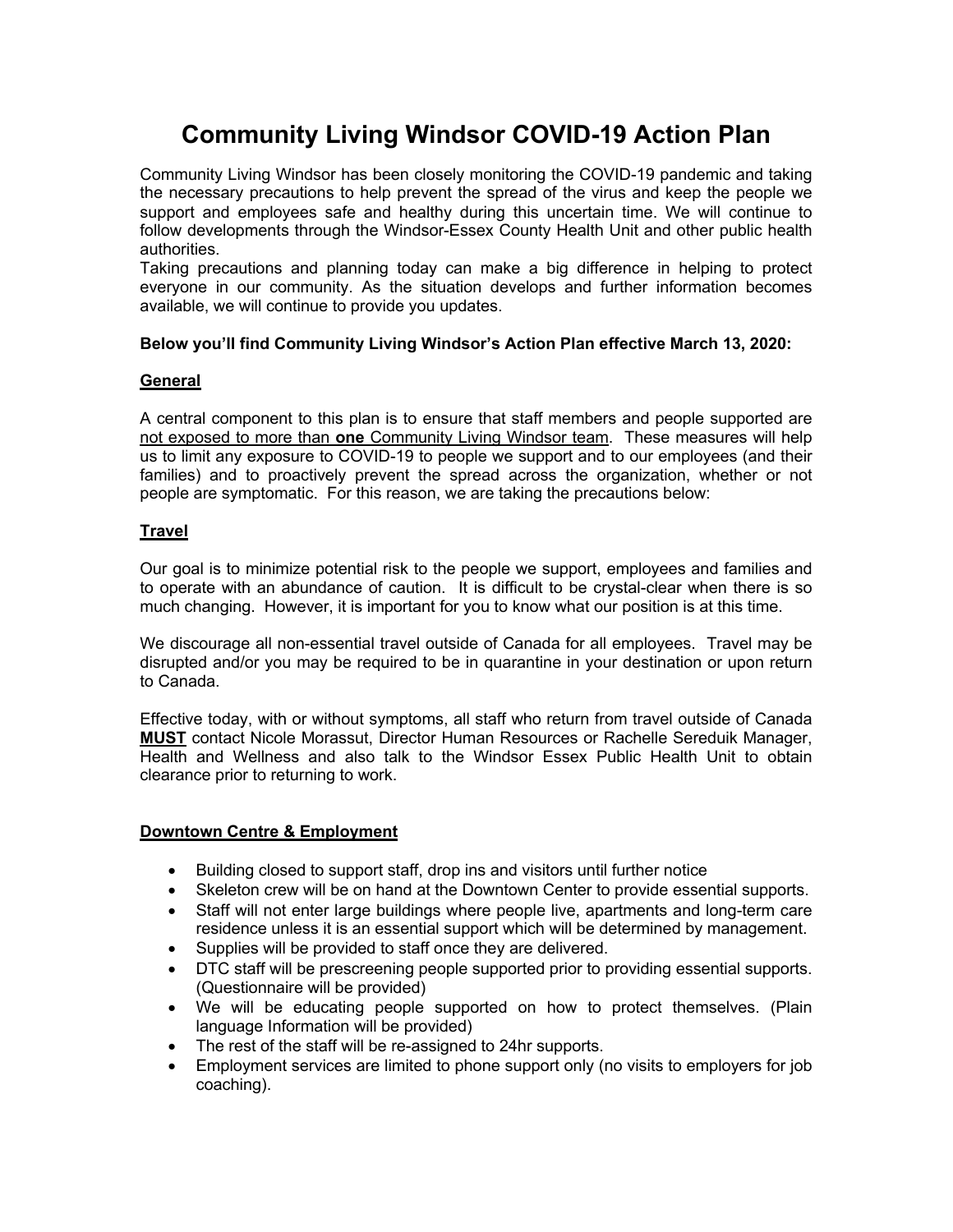## **Ventures**

- Ventures will be closed until further notice
- Staff will be reassigned to help support in 24hr supports at a specific location

#### **Staff schedules and supports**

- All staff members will be assigned to work at one 24hr location **ONLY** in order to avoid cross contamination. Anyone who has already been scheduled shifts outside the home location will be able to still work those shifts up to and including March 28, 2020 unless otherwise informed by their manager.
- The ability to indicate availability (or lack thereof) is temporarily suspended during this pandemic. Employees must work with Managers and others in order to make schedules work. Managers will make every attempt to respect peoples' life circumstances while scheduling.
- Employees will be called or scheduled for shifts within the home location **ONLY.** Employees can work together to make changes, switch shifts, and help each other out.
- Movement is frozen effective March 15, 2020 until further notice, unless notified by the Manager.
- Backfilling of vacation approvals will only be done within the location you are assigned to, until further notice.
- Employees, managers, and teams are going to have to really work together to make all of this work.
- We would like everyone to have a **4-week** stock of supplies, in accordance with our Pandemic Supply requirements (updated from 2-weeks to 4-weeks).
- Contacting the physician and family immediately should any person we support present symptoms of COVID-19
- Only essential mail should be sent between support locations.
- All trips for people supported are cancelled effective immediately.
- Limit outings to essential or low risk activities; ensure proper hand washing/sanitizing before, during, and after.
- No high-risk activities are permitted. Example: large group settings, movies, sporting events, malls, grocery stores, libraries, restaurants, swimming pools, gyms, day programs.

#### **Enterprise Way**

- Enterprise Way is closed to all visitors unless it is for an essential reason.
- Screening process for essential visitors
- Supplies and mail will be delivered and picked up at the door at support locations
- All training sessions are postponed until further notice, except First Aid and CPR because the course is an essential requirement.
- Non-essential meetings are cancelled (or re-scheduled using tele/videoconference).